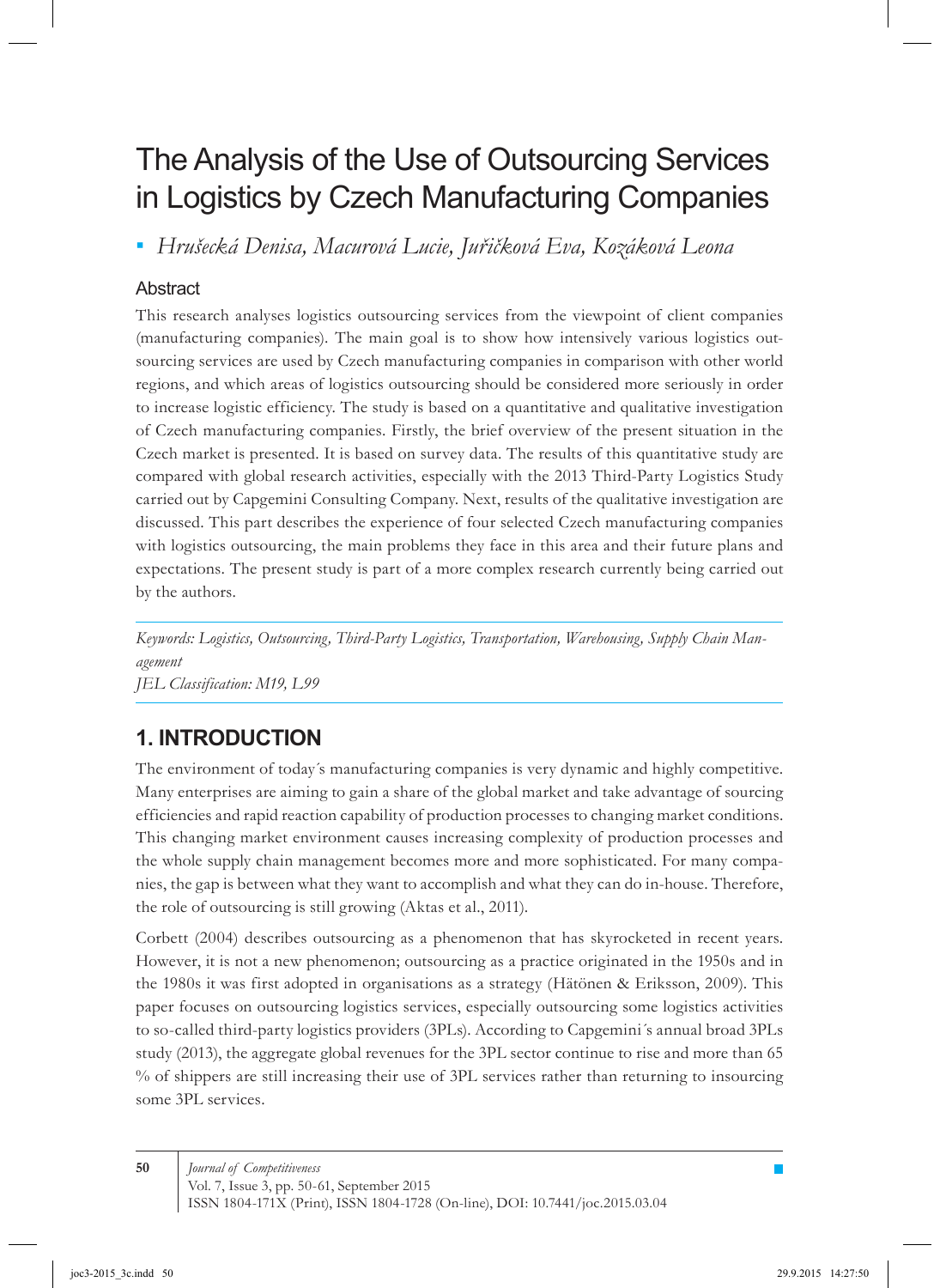There are a lot of reasons for logistics outsourced. Decisions to use logistic outsourcing services can be influenced by the region, company size, industry type, occupied markets or many others (Hong et al., 2004). Grossler et al. (2013) discovered that while companies that outsource internationally focus on achieving cost benefits, companies that outsource domestically focus on achieving capacity flexibility.

In general, logistics outsourcing can be used at one of the following stages (Idnes, 2013):

#### **2PL (second-party logistics)** *▪*

This form of logistics outsourcing is suitable for small companies with a very simple supply chain. The manufacturing company orders some logistics services from a specialised firm (for example transport).

#### **3PL (third-party logistics)** *▪*

As Third-Party Logistics (3PL) are termed organisations offering external logistic services such as transportation, distribution services, warehousing, packaging and many others. This branch has become very popular with manufacturing companies which need to decrease their logistic costs or to implement some verified strategies of supply chains. Third-Party Logistic providers gain more expertise and, therefore, their level of service can bring more value to customer companies. This type of logistics outsourcing is the most often used in practice.

#### **4PL (fourth-party logistics)** *▪*

T,

It is the closest type of cooperation, in which case a 4PL provider takes responsibility for the whole supply chain optimisation and helps to manage individual subordinate 3PL providers. This type of logistics outsourcing is used especially by large supranational organisations.

The main goal of this paper is to describe the situation of the Czech market in the area of logistics outsourcing from the viewpoint of manufacturing companies. We also compare our results with those of the global 3PL study conducted by Capgemini (2013), and discuss some differences and especially problems of Czech manufacturing companies. The evaluation of selected logistics activities and their impact on a company´s performance was part of a large research study conducted in 2009 by Tomas Bata University in Zlín under the Czech Science Foundation. During this study, respondents were also asked about the position of the logistics departments in their organisation structure. While in 2001 almost 6 % of Czech companies did not have their own logistics department and used only 3PLs provider services, in 2009 this number decreased to less than 1 % (Bobák & Pivodová, 2011). However, the results mentioned above do not mean that the usage of 3PLs services has decreased as well; the study did not discuss this area separately and, therefore, the present paper describes only this particular field of logistics.

In our study, we focus on examining potential dependences between areas of logistic outsourcing and (outsourced logistic activities) and expected contributions to logistic efficiency. Our aim is to find out an answer to which activities should be outsourced and under which conditions or what are the main barriers to using outsourcing services in logistic area more intensively. A lot of research studies are focused on the relationships between the provider and consumers of logistic outsourcing services, decision-making procedures or global trends as Stojanovic (2012)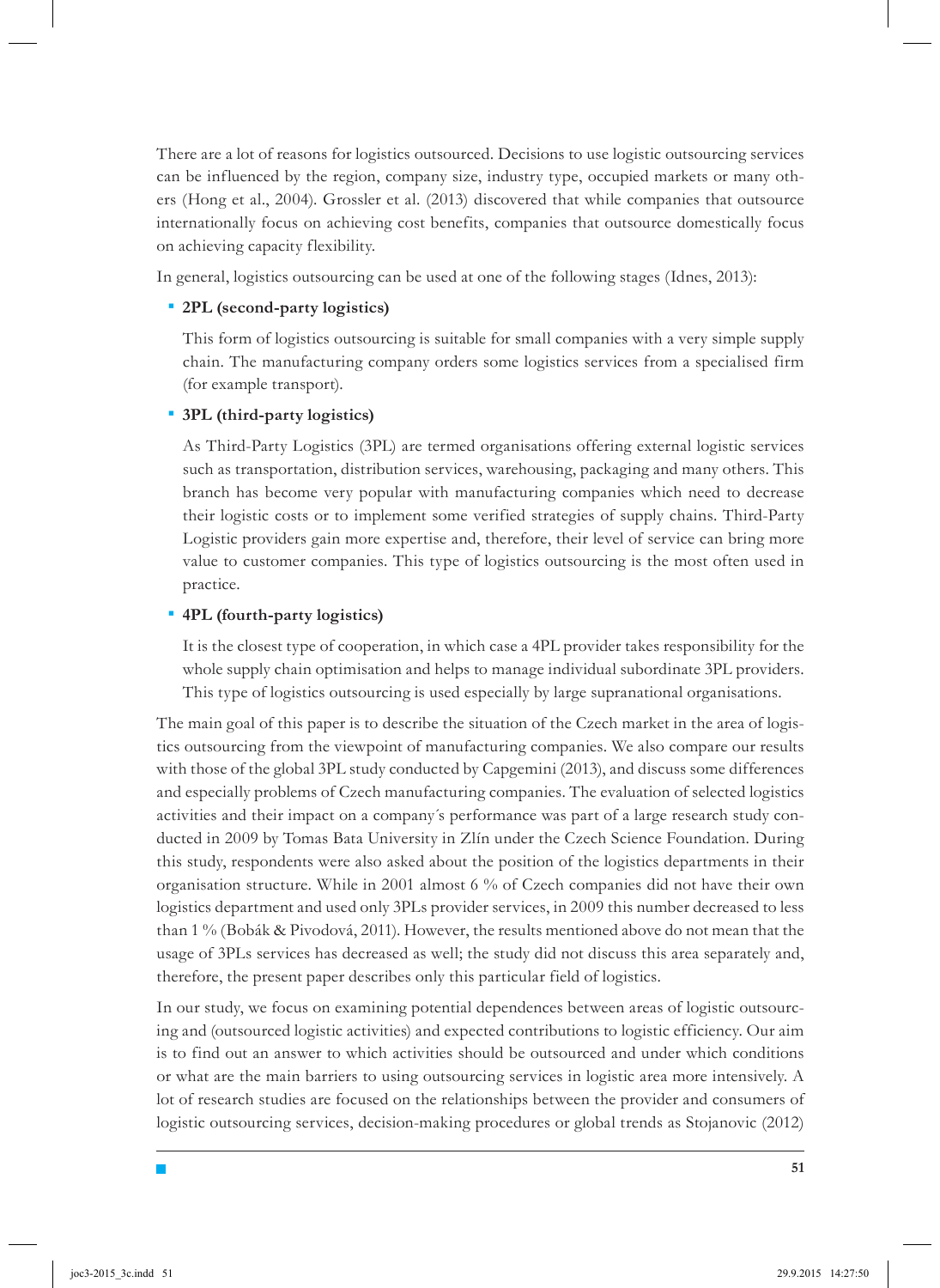confirms. However, there are just a few studies investigating the relationship between different outsourced logistic activities and required financial benefits while this kind of research can be useful even for business practice. One of the most similar ones is a survey of Richard Wilding and Rein Juriado (2004) which investigates customer perceptions on the most important logistics outsourcing decisions: why to outsource, what to outsource and how to manage it. The results of their study showed that over two thirds of manufacturing companies manage at least one logistics function with a mixed system combining the use of in-house and third party facilities.

# **2. ECONOMIC ASPECTS AND MEASURABLE BENEFITS OF LOGISTIC OUTSOURCING**

The major problem for many companies is how to measure the strategic or economic value that logistic outsourcing can offer. Several authors, researchers, managers and other interested parties have tried to answer this question and create a list of key indicators. However, their points of view are quite different. While some claim that logistic outsourcing must always bring some cost reduction, others highlight its strategic value in terms of fulfilling goals that are not always directly concerned with financial targets. As Hsaio et al. (2010) confirm, most studies of logistics outsourcing are focused on cost reduction and only a few of them report on service and strategic benefits.

In general, outsourcing non-core processes (as logistics is for the majority of manufacturing companies) decreases capital investment requirements, which in turn drives more of the company's profit into return on assets. Mojsilović, Ray, Lawrence and Takriti (2007) proved, in their study, that outsourcing does have a quantifiable impact on a company's finances, but they also admit that outsourcing decisions are extremely complex and influenced by both quantitative and qualitative factors.

Marshall, McIvor and Lamming (2007) conducted a study on the experience of three telecommunication companies with outsourcing some non-core processes (logistic, testing, calibration, etc.). In all cases, outsourcing was regarded as a major strategy for achieving required flexibility, which helped to place the companies in a better position to react rapidly to market changes. However, higher flexibility is only one of the key logistic service performance indicators. The analysis of outsourcing from a network point of view conducted by Gadde and Hulthén (2009) showed that the outsourcing of logistics is not only about moving some logistic activities from one organisation to another, as it affects many other activities and brings some new approaches to resource management and relationships between supply chain members.

Bali et al. (2015) emphasise the role of third party logistics partners in logistics outsourcing and its measurable benefits in their study. The success of logistics outsourcing is highly influenced by the right selection of logistics outsourcing provider as also Wan et al. (2015) confirmed in their research paper. Therefore, the selection of outsourcing partner become a strategic decision making problem and must be considered really seriously.

Bajec (2013) conducted the survey within Slovenian logistics providers and he found out that they are not mature enough for more intelligent means of logistic outsourcing yet. His suggested intelligent logistics outsourcing model should offer more innovative solutions that should increase benefits of logistic outsourcing for its customers. He also agrees that the success of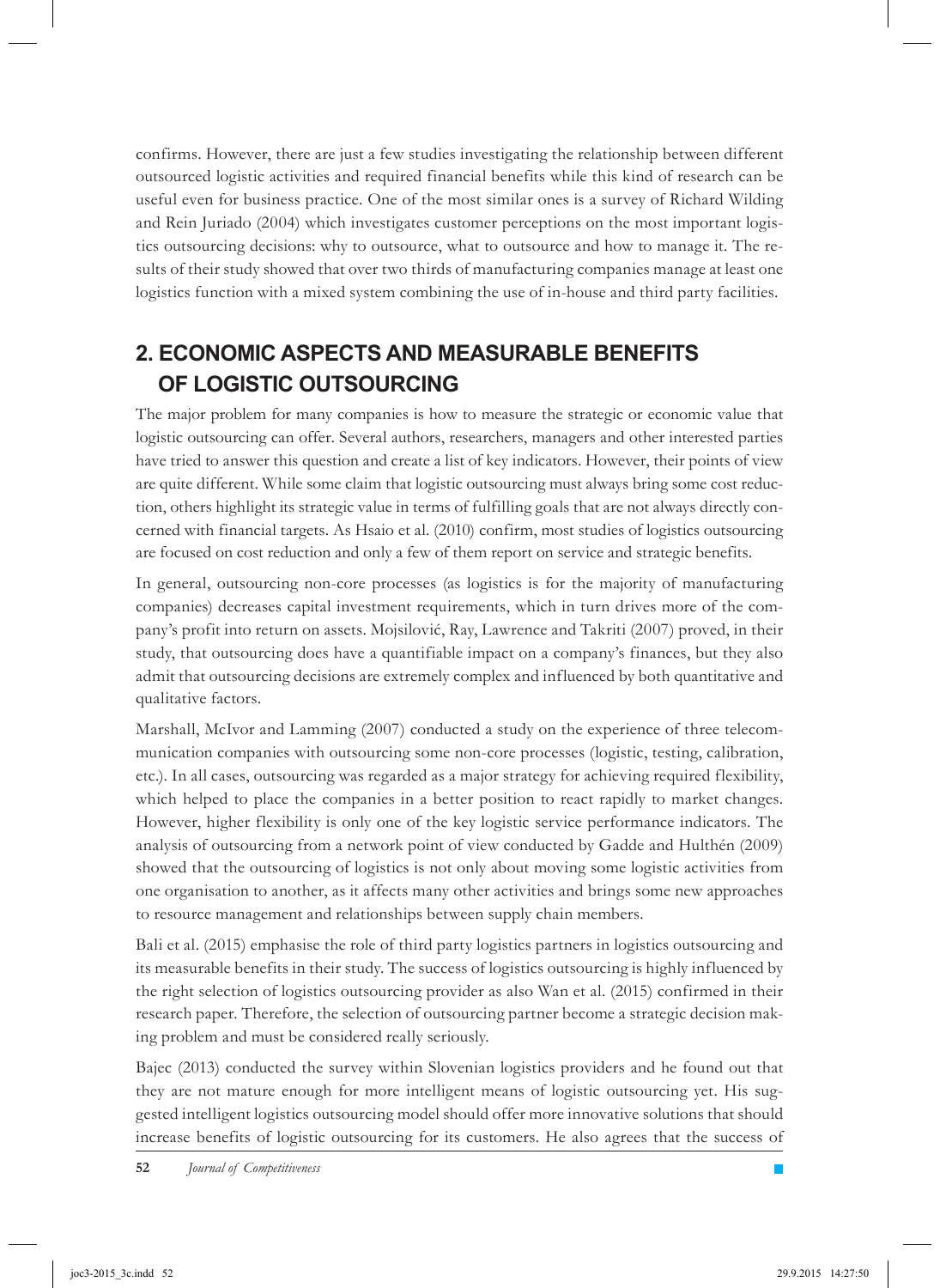logistics outsourcing is really influenced by the quality of third party logistic partner and used technologies and innovations.

# **3. SOME RISKS AND NEGATIVES OF LOGISTICS OUTSOURCING**

There are many potential benefits from logistic outsourcing. However, there are also huge potential risks associated with it. Bjornar et al. (2008) argue the fact that the evolution of gradually more complex supply chains makes decisions about logistics outsourcing more difficult. Their empirical analysis showed that it is not always beneficial to outsource some activities what is proved by an example from the Norwegian oil and gas industry explain in their paper.

Li-jun (2012) describes a control model of logistics outsourcing risks which includes the following five basic types or categories:

- Contract risk the risk that a third party logistic provider cannot fulfil all requirements in *▪* required quality or required time.
- **\*** Management risk this type of risk can be caused by the difference between the management methods and the culture of the company used by the provider and client.
- **\*** Information risk the risk of poor quality information sharing which can result in serious problems and dramatic losses.
- Market risk this type of risk refers to market fluctuations such as labour price, raw materi-*▪* als price, the changes in customer demand, etc.
- Financial risk financial risk means that the real return on investment of logistic outsourc-*▪* ing is lower than the expectation.

Many authors deal with logistics risk from various viewpoints. For example, Tsai et al. (2012) examined the links between three types of risks in logistics outsourcing: relationship risk, asset risk and competence risk. They found that relationship risk leads to both asset risk and competence risk.

Most important is to try to prevent potential risks. Sun and Zheng (2008) carried out a research study in which they tried to create a model of early-warning logistic outsourcing risks based on four phases introduced in their paper. However, the practical implementation of such results is always very difficult and requires a high level of experience, time and patience.

# **4. RESEARCH STRATEGY AND METHODS**

٦

The main objective of our study is to determine how frequently Czech manufacturing companies use outsourcing services in logistics, which particular areas are the most often outsourced and what are the main reasons for logistics outsourcing. We also propose to find out whether there is a correlation between the main reasons for outsourcing in logistics and the most often outsourced logistic activities. The results of our study are consequently accompanied by qualitative investigation in order to find out the answer to which activities should be outsourced and under which conditions to increase logistic efficiency.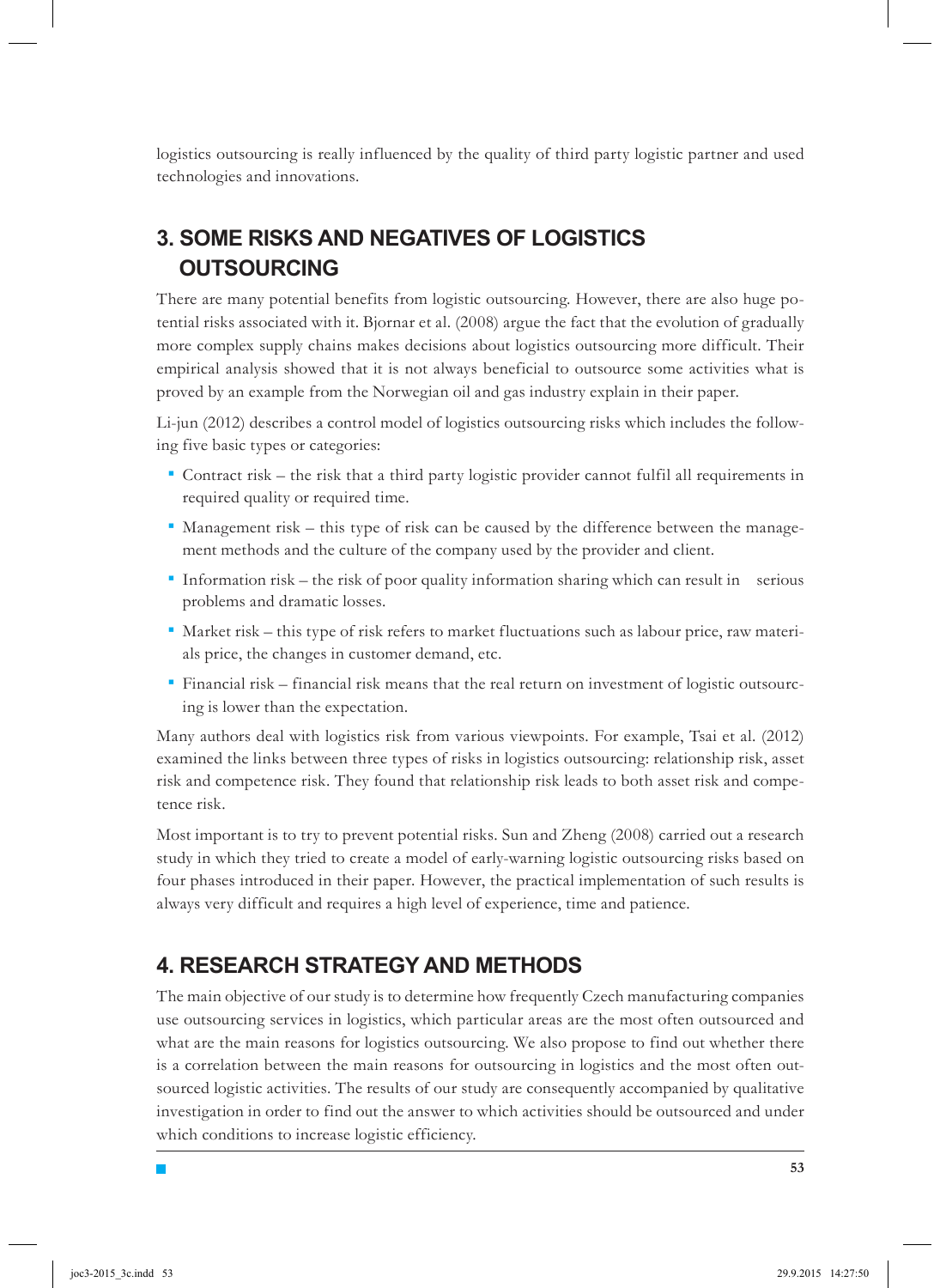A combination of quantitative and qualitative investigations was chosen to undertake the research. In the first phase, we conducted a very simple survey based on quantitative research to get a basic overview of the current situation of the Czech market. We asked our respondents whether they used outsourcing services in logistics, which specific processes were most often outsourced and what were their positive or negative experiences with logistic outsourcing.

We used European classification according to the number of persons employed, and by which enterprises are classified into the following groups (Eurostat, 2013):

- **•** Micro enterprises (with less than 10 persons employed)
- Small enterprises (from 10 to 49 persons employed) *▪*
- **•** Medium-sized enterprises (from 50 to 249 persons employed)
- Large enterprises (with 250 or more persons employed) *▪*

Sometimes, we mention the SMEs category in our study. This category contains micro, small and medium sized enterprises (enterprises with less than 250 persons employed). The sample of our quantitative investigation included 44 companies of which 30 were from the SMEs segment (Small and Medium sized Enterprises).

The second phase of our research was conducted as a qualitative study in the form of detailed structured interviews with the logistics managers of selected companies. This qualitative approach allowed the researchers to analyse relationships and discuss the most important findings which are not possible via the quantitative approach alone. It was focused on four Czech manufacturing companies including two automotive plastic parts producers, one mechanical engineering company and one important Czech tyre producer.

# **5. RESULTS**

The following sub-sections summarise the results of both quantitative and qualitative investigation. For data credibility, the respondents were all logistic managers, production managers or other people responsible for the company's logistics.

### 5.1 Quantitative Investigation

The sample of the questionnaire-based quantitative investigation consisted of 44 logistics managers or other representatives of Czech manufacturing companies (from automotive, engineering, plastic industry and electronic), of which only 36 (a little less than 82 %) stated that they outsource some logistic activities. Outsourcing services in logistics are most often used by large enterprises where the positive answer has appeared in 100 % cases. However, surprisingly, in the case of small enterprises the usage of outsourcing is higher (80 %) than in the case of mediumsized enterprises (55 %). Therefore, it is not possible to offer a general statement that the usage of outsourcing services in logistics increases with the size of the company. Micro enterprises were completely excluded from the research as they indicated that did not use logistics outsourcing in any area.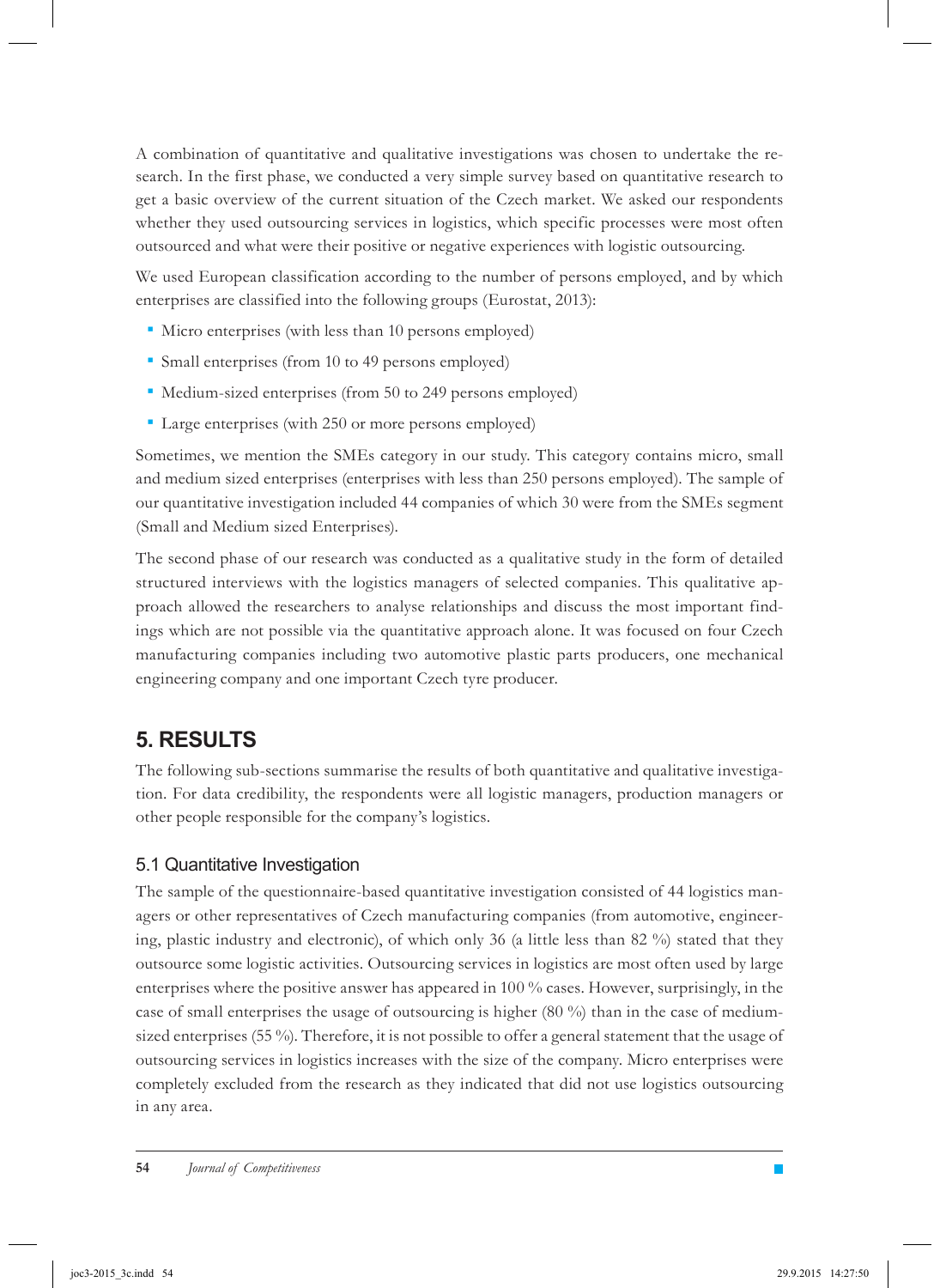The following chart (Fig. 1) shows which logistics activities are the most often outsourced. Respondents were allowed to choose more than one answer.



*Fig. 1 – Areas of Logistics Outsourcing. Source: Authors´ own*

Breakdown of the areas of logistics outsourcing according to the size of the company is presented in the next table (Tab. 1).

| Tab. 1 – Areas of logistics outsourcing according to the company size. Source: Authors' own |  |  |  |
|---------------------------------------------------------------------------------------------|--|--|--|
|                                                                                             |  |  |  |

| The table includes results in percentage of all<br>respondents in several categories | Small | Medium-<br>sized | Large | Total |
|--------------------------------------------------------------------------------------|-------|------------------|-------|-------|
| Transportation                                                                       | 60    | 66               | 45    | 55    |
| Warehousing                                                                          |       | 17               | 22    | 15    |
| Fleet management                                                                     | 20    | 17               | 11    | 10    |
| Complex supply chain optimisation                                                    |       |                  | 11    | 5     |
| Others                                                                               | 20    |                  | 11    | 10    |

The table above (Tab. 1) shows the most often outsourced logistics activities classified by the company´s size. According to these results, no clear correlation is evident at first sight. The potential dependence between the company´s size and outsourced logistics activities was statistically verified using Pearson´s chi-square test and Fisher´s exact test. For the purpose of these tests, small and medium-sized enterprises were grouped into one category – SMEs (Small and Medium sized Enterprises).

H0 hypothesis (H0: variables are independent) was tested at the significance level of 1%. In both cases, we failed to reject H0 (Pearson´s chi-square test: p-value = 0,3483, Fisher´s exact test: pvalue  $= 0,4642$ . Even the Fisher's exact test with simulated p-value (based on 5000 replicates) failed to reject the null hypothesis as the p-value (p-value = 0,5361)  $\geq \alpha$  ( $\alpha$  = 0,01). The results of statistical testing did not show any correlation between the variables, which means that we

T,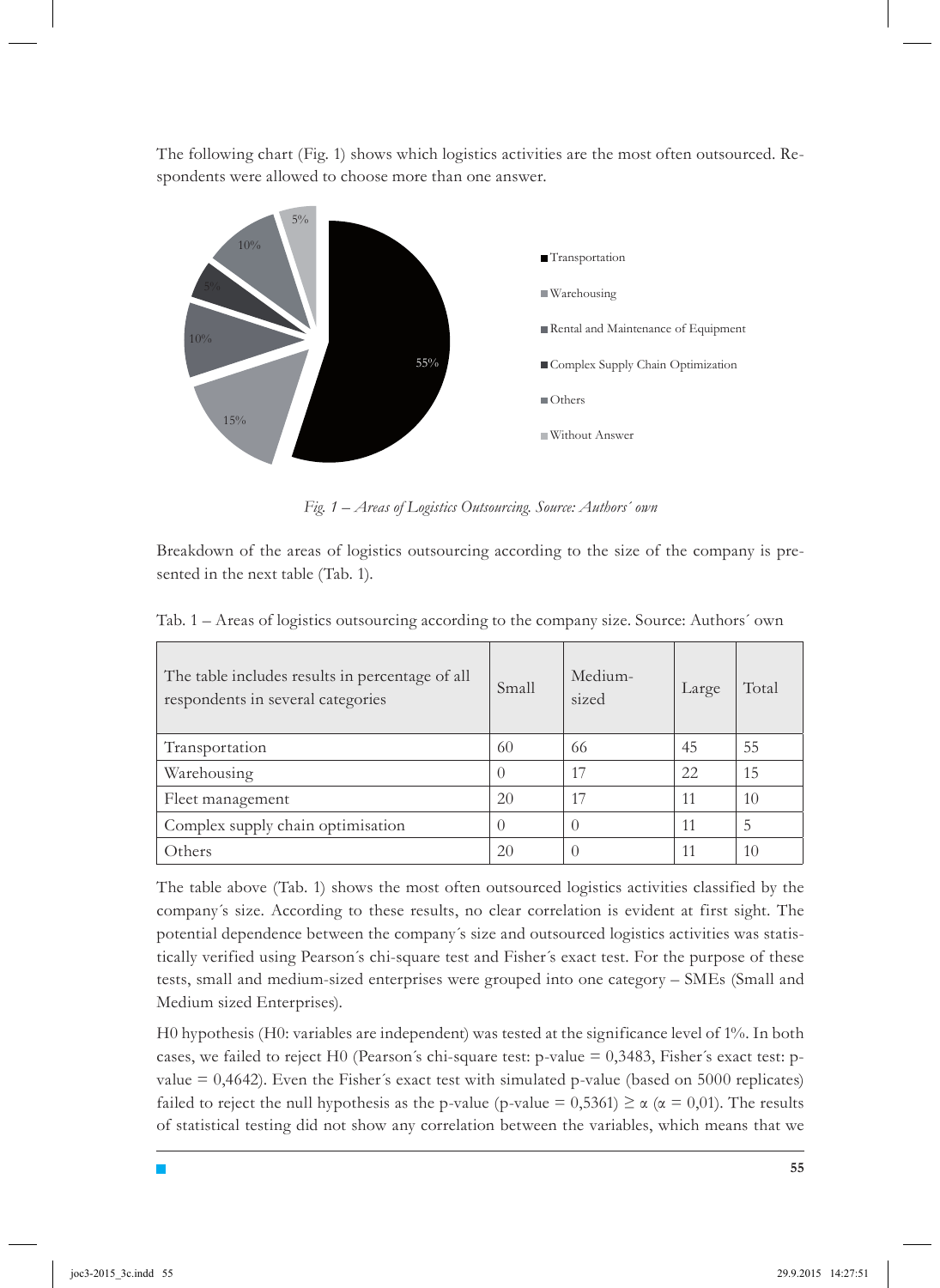do not have any evidence for the statement that the most often outsourced logistics activities are dependent on the company´s size and vice versa.

When we compare our results with the results of Capgemini's 2013 Third-Party Logistics Study (2013), which is a more extensive study focused on different regions of the world, we observe that the proportion in the most frequently outsourced logistics activities is quite different (see Tab. 2). It should be noted that the Capgemini study is more extensive and includes more detailed classification of outsourced logistics activities. Therefore, only areas that should be compared with our research were selected.

Tab. 2 – Areas of logistics outsourcing: Comparison with the 2013 Third-Party Logistics Study and other world regions. Source: Authors´ own and Campgemini, 2013

| The table includes<br>results in percentage | Czech<br>Republic | 2013 Third-Party Logistics Study |                  |                  |                  |                |  |
|---------------------------------------------|-------------------|----------------------------------|------------------|------------------|------------------|----------------|--|
|                                             |                   | Europe                           | North<br>America | Latin<br>America | Asia-<br>Pacific | All<br>Regions |  |
| Transportation                              | 55                | 81                               | 67               | 82               | 79               | 76             |  |
| Warehousing                                 | 15                | 72                               | 61               | 59               | 51               | 63             |  |
| Fleet management                            | 10                | 8                                | 8                | 9                | 8                | 8              |  |
| Complex supply chain<br>optimisation        | 5                 | 17                               | 14               | $\overline{O}$   | $\overline{O}$   | 10             |  |
| Others                                      | 10                | > 50                             | > 50             | > 50             | > 50             | > 50           |  |

As can be seen from the above table (Tab. 2), the usage of logistics outsourcing by Czech manufacturing companies is lower in almost all areas in comparison with other regions, expect the fleet management. The causes of these results are discussed in the next section (qualitative study).

The second important question of the quantitative investigation is related to reasons for which our companies decide to outsource some logistics activities. The next picture (Fig. 2) shows that there are two basic reasons: cost reduction and a lack of resources.



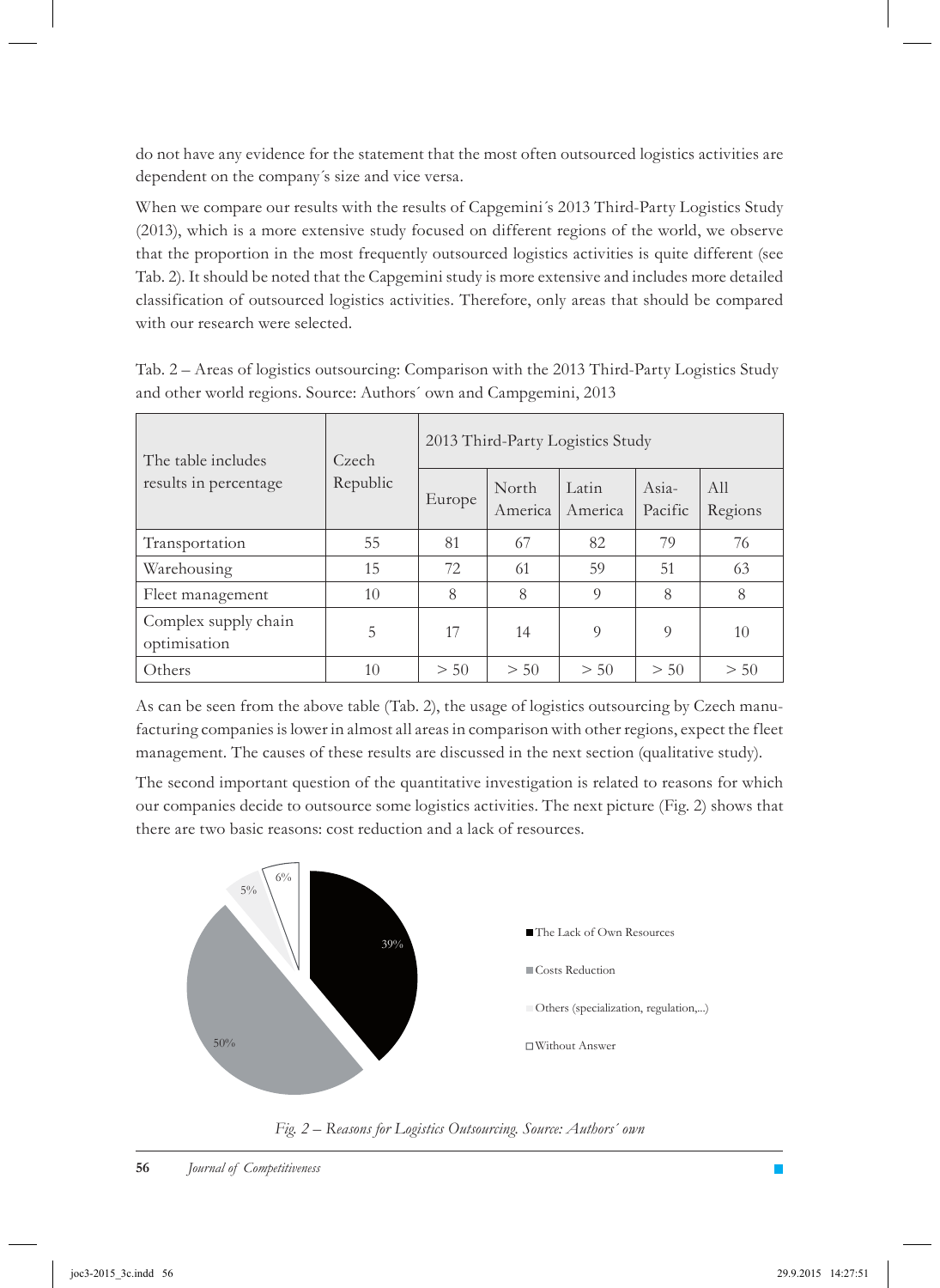The proportional difference between the above mentioned reasons for logistic outsourcing is very similar for small, medium-sized or large enterprises. The only finding that can be concluded is that large enterprises prioritise cost reduction (over 60 %) as a major benefit from logistics outsourcing. Very similar results were gained also in Capgemini´s 2013 Third-Party Logistics Study (2013), where shippers reported significant savings from logistics cost reductions (around 15 %), inventory cost reductions (around 8%) and logistics fixed asset reductions (around 26 %). More than 70 % of shippers who were questioned expressed their satisfaction with 3PLs relationships.

One of the objectives of the research was to determine whether there is a correlation between the main reasons for outsourcing in logistics and the most often outsourced logistic activities at the significance level of 1 %. In order to determine the dependence, the frequency table with absolute frequency values (Tab. 3) and the table with relative frequency values (Tab. 4) were used.

| Areas of Logistic Out-<br>sourcing     | The Main Reasons for Logistic Outsourcing |                 |                                |       |  |
|----------------------------------------|-------------------------------------------|-----------------|--------------------------------|-------|--|
|                                        | The lack of<br>own capacities             | Costs reduction | Experiences,<br>specialisation | Total |  |
| Transportation                         |                                           | 18              |                                | 27    |  |
| Warehousing                            |                                           |                 |                                | 8     |  |
| Rental and maintenance<br>of equipment | 2                                         | 2               |                                |       |  |
| Complex supply chain<br>optimisation   |                                           | 2               |                                |       |  |
| Total                                  | 18                                        | 23              | 3                              |       |  |

Tab. 3 – The correlation between the main reasons for outsourcing in logistics and the most often outsourced logistic activities – absolute frequency values. Source: Authors´ own

Tab. 4 – The correlation between the main reasons for outsourcing in logistics and the most often outsourced logistic activities – relative frequency values. Source: Authors´ own

| Areas of Logistic Out-<br>sourcing     | The Main Reasons for Logistic Outsourcing |                 |                                |       |
|----------------------------------------|-------------------------------------------|-----------------|--------------------------------|-------|
|                                        | The lack of own<br>capacities             | Costs reduction | Experiences,<br>specialisation | Total |
| Transportation                         | 11,045455                                 | 14,113636       | 1,840991                       | 27    |
| Warehousing                            | 3,272727                                  | 4,181818        | 0,5454545                      | 8     |
| Rental and maintenance<br>of equipment | 2,454545                                  | 3,136364        | 0,490909                       | 6     |
| Complex supply chain<br>optimisation   | 1,227273                                  | 1,568182        | 0,2045455                      | 3     |
| Total                                  | 18                                        | 23              | 3                              | 44    |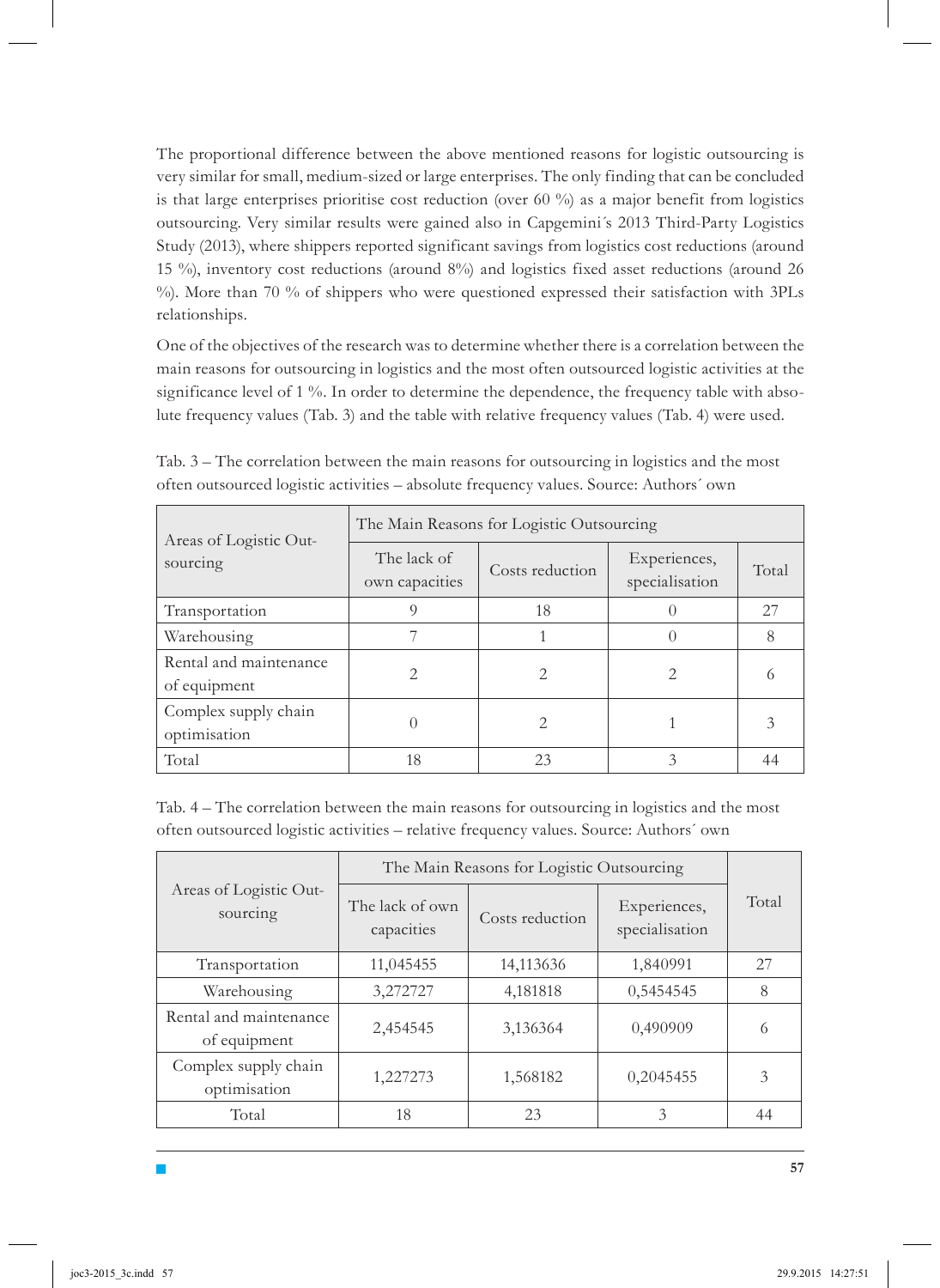*H0: Areas of logistic outsourcing and the main reasons for outsourcing are independent.*

*H1: Areas of logistic outsourcing and the main reasons for outsourcing are not independent.*

Critical value (percentile) for the chi-square distribution with 6 degrees of freedom at the significance level of  $1\%$  is 16,81. Since the calculated chi-square value (21,73) is more than the critical value (16,81), we cannot accept the null hypothesis. However, because the sample size is relatively small, the chi-squared approximation may be incorrect. Therefore, we used also the Pearson´s chi-squared test with simulated p-value (based on 5000 replicates) to test the null hypothesis at the same significance level  $(1\%)$ . As the calculated p-value  $(0,003799)$  is less than the significance level (0,01), we cannot accept the null hypothesis as in the first case. Thus, we conclude that there is a relationship between the areas of logistic outsourcing and the main reasons for outsourcing selected logistic activities.

Even though the chi-square test showed statistical significance between our two variables, the relationship may not be substantively important. Therefore, the Pearson´s contingency coefficient was used as a measure of the relative (strength) of an association between the areas of logistic outsourcing and the main reasons for outsourcing selected logistic activities (see equations 1 and 2).

$$
P = \sqrt{\frac{x^2}{x^2 + n}}; P \in (0; 1)
$$
  
\n
$$
P = \sqrt{\frac{21.73}{21.73 + 44}} = 0.575
$$
\n(2)

The Pearson´s coefficient is always more than zero and less than one. In our case, the calculated value of Pearson´s coefficient is somewhere in the middle between zero and one, which means that the statistical significance between our two variables is average.

### 5.2 Qualitative Investigation

Qualitative investigation was realised in the form of an interview with logistics managers from four selected manufacturing companies (large and middle sized). It was very surprising that only one of them considered logistics outsourcing as an important trend which had great potential for improvements. All other respondents said that the most important questions in the logistics area concern advanced technologies such as automation, RFID technologies and others, implementing internal lean principles, information technologies, etc. They admitted that they did not handle outsourcing services in the logistics area and only outsourced activities for which they did not have the capacity. Of course, the logistics costs are an important criterion for deciding which activities should be outsourced. However, they often only think about basic logistics services such as transportation or sometimes warehousing, and they ignore many other services offered by 3PLs or 4PLs providers.

According to Capgemini's study (2013), the 3PL sector continues to grow and more and more shippers are increasing their use of 3PL services instead of returning to insourcing. In the case of the Czech Republic, manufacturing companies still do not take advantage of enough opportunities for outsourcing, and they focus only on basic ones such as transportation or warehousing.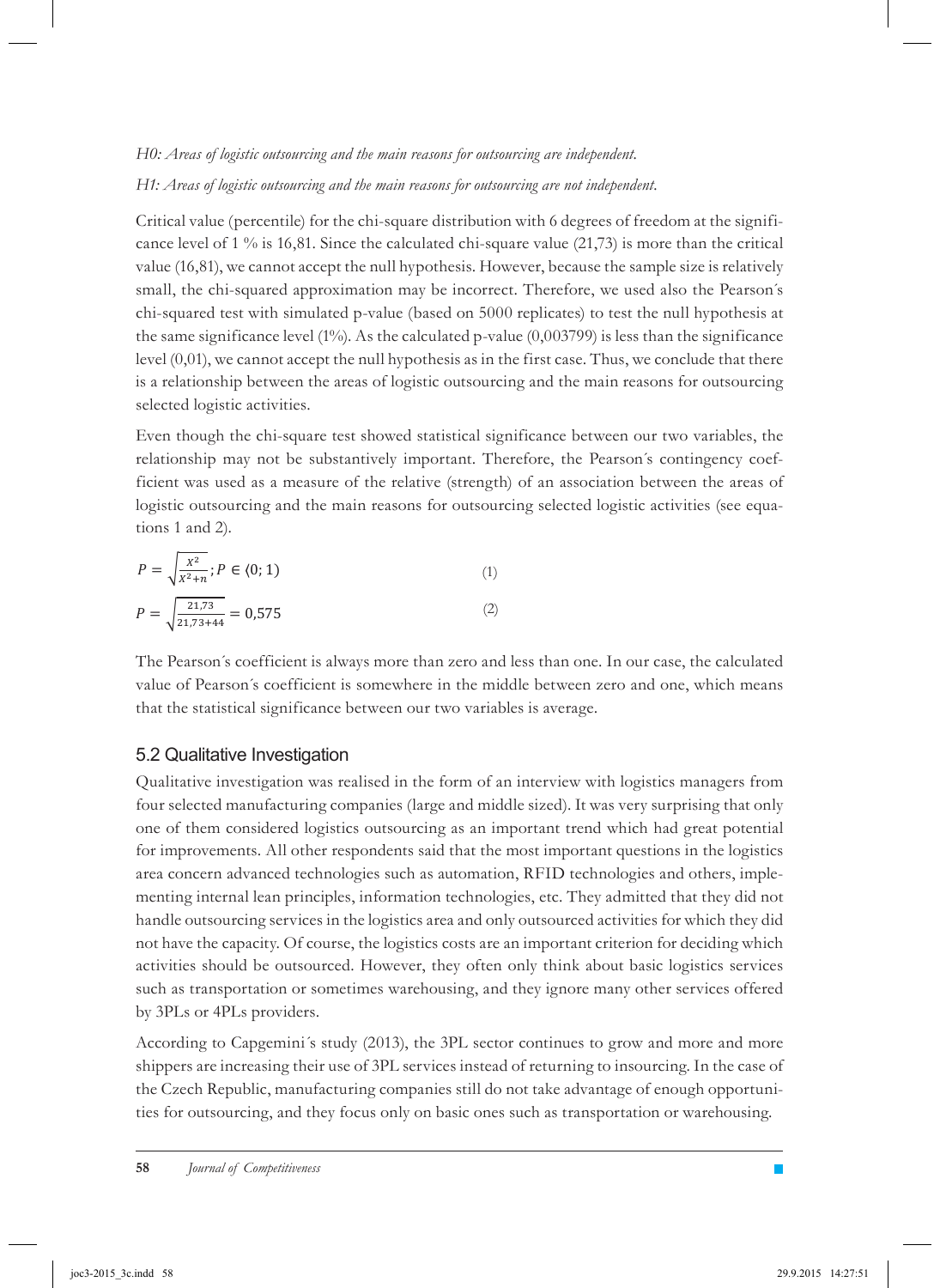## **6. DISCUSSION AND CONLUSION**

The paper analysed logistics outsourcing services from the point of view of Czech manufacturing companies. The results of a survey based investigation were compared with global trends. This comparison showed that Czech companies use logistics outsourcing less often than companies in other world regions. The proportion of the types of services employed is also quite different. While in other regions companies increase the use of advanced 3PL services such as reverse logistics, transportation planning and management, customer services, supply chain consultancy services, fleet management, etc., Czech companies usually outsource only basic logistics activities such as transportation, warehousing or customs brokerage.

The reasons for logistics outsourcing are the same in both cases of domestic and foreign companies. The most important interests are lower costs and assistance in the areas where they lack their own capacities. The statistical testing showed just an average dependence between the areas of logistics outsourcing and the main reasons for outsourcing logistic activities. Therefore, it is not possible to strictly say that some logistic activities should be outsourced and the other ones not. It depends on many other factors. The mixed system combining the use of in-house and third party facilities is the most suitable one for the majority of Czech manufacturing companies as the respondents of qualitative study confirmed.

However, as the sample was very limited and it showed quite strong dependence (up to 50 %), the research in this area will continue in order to gather additional data from more respondents. The present study is part of more complex logistics research being conducted by the authors. In future work, we aim to focus on actual trends in logistics, as well as the main problems of internal logistics and production planning and their impact on a company´s performance, which will be tested by appropriate statistical tools.

#### Acknowledgements

The authors would like to thank the Internal Grant Agency of FaME TBU No. IGA/FaME/2013/006 (Actual Trends in Business Logistics and their Impact on the Quality of Production Planning) for financial support to carry out this research.

#### **References**

- Aktas, E., Agaran, B., Ulengin, F., & Onsel, S. (2011). The use of outsourcing logistics 1. activities: The case of Turkey. *Transportation Research,* Part C, 19 (5), 833-852. DOI: http:// dx.doi.org/10.1016/j.trc.2011.02.005
- 2. Bali, O. et al. (2015). A Multi-Period Decision Making Procedure Based on Intuitionistic Fuzzy Sets for Selection Among Third-Party Logistics Providers. *Journal of Multiple-Valued Logic and Soft Computing*, 24 (5-6), 547-569.
- Bajec, P. (2013). The Possibility of Developing Intelligent Logistics Outsourcing in 3. Slovenia. *Transport Journal*, 28 (3), 244-255. DOI: 10.3846/16484142.2013.829520
- Bjornar, A. et al. (2008). Outsourcing of logistics activities in a complex supply chain: 4. a case study from the Norwegian oil and gas industry. *International Journal of Procurement Management*, 3 (1), 280-296. DOI: 10.1504/IJPM.2008.017526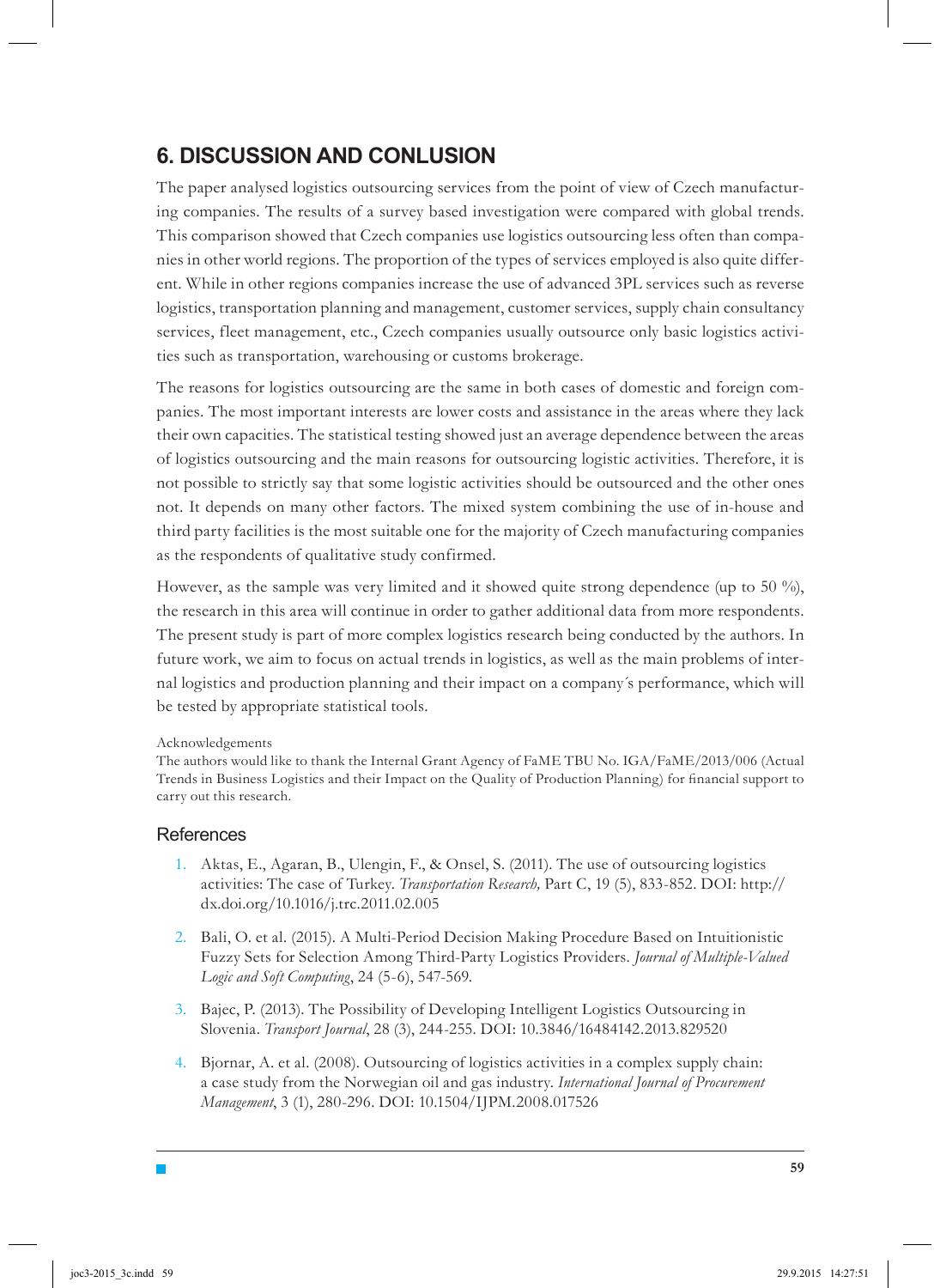- Idnes. (2013). *Outsourcing logistiky zvyšuje efektivitu firmy*. Retrieved June 3, 2013, from 5. http://sdeleni.idnes.cz/outsourcing-logistiky-zvysuje-efektivitu-firmy-f7m-/eko-sdeleni. aspx?c=A110112\_120506\_eko-sdeleni\_ahr
- Bobák, R., & Pivodová, P. (2011). Výrobní a logistická výkonnost českých a slovenských 6. podniků. In Sborník přednášek a příspěvků Logistika v teorii a praxi II (pp. 164-169). Zlín (Czech Republic): Univerzita Tomáše Bati ve Zlíně
- Capgemini. (2013). *2013 Third-Party Logistics Study.* Capgemini Consulting. 7.
- Corbett, M.F. (2004). *Outsourcing Revolution: Why it Makes Sense and How to Do it Right.* 8. Chicago: Dearborn Trade Publishing.
- Eurostat. (2013). *Small and medium-sized enterprises.* Retrieved June 3, 2013, from http://epp. 9. eurostat.ec.europa.eu/portal/page/portal/ european\_business/special\_sbs\_topics/small\_ medium\_sized\_enterprises\_SMEs
- Gadde, L.E., & Hulthén, K. (2009). Improving logistics outsourcing through increasing 10. buyer–provider interaction. *Industrial Marketing Management*, 38, 633-640.
- Grossler, A. et al. (2013). Differences in outsourcing strategies between firms in emerging 11. and in developed markets. *International Journal of Operations & Production Management*, 33 (3-4), 296-321. DOI: 10.1108/01443571311300791
- 12. Hätönen, J., & Eriksson, T. (2009). 30+ years of research and practice of outsourcing – Exploring the past and anticipating the future. *Journal of International Management*, 15 (2), 142-155 doi:10.1016/j.intman.2008.07.002
- 13. Hong, J. et al. (2004). Logistics outsourcing by manufacturers in China: a survey of the industry. *Transportation Journal*, 43 (1), 17-25.
- 14. Hsiao, H. I. et al. (2010). A classification of logistic outsourcing levels and their impact on service performance: Evidence from the food processing industry. *International Journal of Production Economics*, 124 (1), 75-86. doi:10.1016/j.ijpe.2009.09.010
- 15. Li-jun, Z. (2012). Research on analysis and control of enterprise logistics outsourcing risks. *Energ y Procedia,* 17, 1268-1273. DOI: http://dx.doi.org/10.1016/j.egypro.2012.02.237
- 16. Marshall, D., McIvor, R., & Lamming, R. (2007). Influences and outcomes of outsourcing: Insights from the telecommunications industry. *Journal of purchasing and supply management*, 13 (4), 245-260. doi:10.1016/j.pursup.2007.07.001
- 17. Mojsilović et al. (2007). A Logistic Regression Framework for Information Technology Outsourcing Lifecycle Management. *Computers and Operations Research,* 34 (12), 3609-3627. doi:10.1016/j.cor.2006.01.018
- 18. Stojanovic, D. (2012). Paradoxes and Opportunities in Logistic Outsourcing Research. *Promet-Traffic & Transportation Journal*, 24 (6), 525-533. DOI: 10.7307/ptt.v24i6.1204
- 19. Sun, J., & Zheng, J. (2008). Research on the Model of Early-Warning of Logistics Outsourcing Risks Based on Four Phases. In Proceedings from International Conference on Wireless Communications, Networking and Mobile Computing  $2008$  (pp. 1 – 5). Dalian (China): IEEE. DOI: 10.1109/WiCom.2008.2468